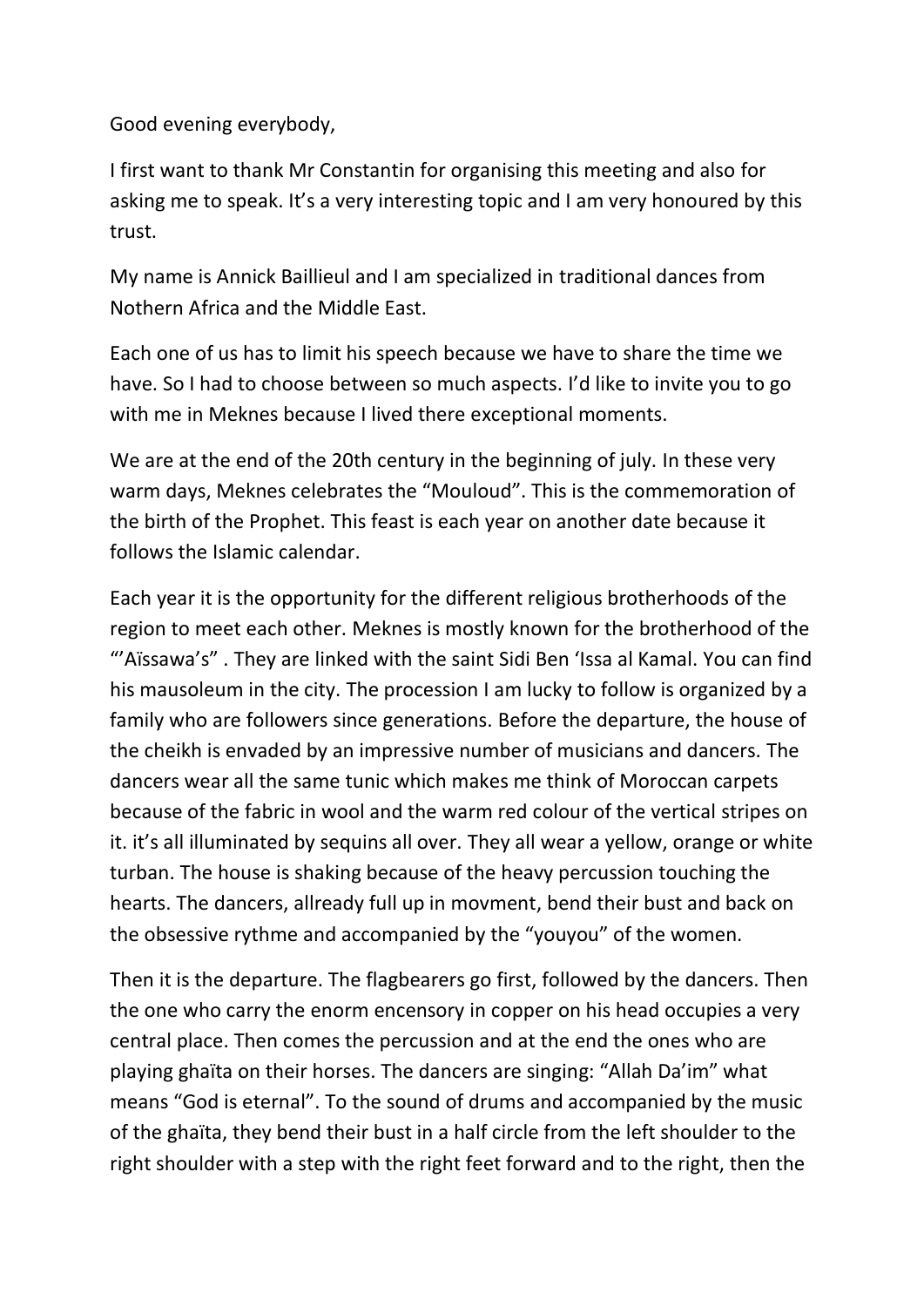opposite on the left side. They repeat and repeat again the same movment all over the trail. The encensory is heavy and the one who is carrying it on his head can't move as the dancers but his steps are cadenced and he turns sometimes, doing its own dance to draw attention to the great symbol he is showing. Encense belongs to the ritual. According to the Moroccan mentality, all what is beautifull, all what is pleasing to the eye, to the ear or pleasant to smell bring people nearer to God. So the smell of encense should drive out the evil spirits and bring us nearer to the Master of the Universe. The procession clears a passage through the town and the narrow streets of the medina. Music and songs resonate between the walls. Sometimes it stops for dancing and singing on place. Some people on the trail join the movements and dance, swinging their head or bust on the music. At the very head of the procession, an old woman of the family is dancing also, on her own, moving her head in harmony with the other dancers. She is dressed all in white and wears a scarf tight around her bust.

The afternoon ran without realizing it. At the end our procession meet another one and the two finished the trail together.

Besides all those processions, the Mouloud is also the opportunity for different families to organize a "lila". "Lila" means "night" in arabic. This goes indeed about a nocturnal ritual which takes place according to the customs of each brotherhood. I take you with me to a lila of the "Gharbawa's". I had the great luck to be introduced to this group by the right person. Because these are very closed environments. These are private and inner gatherings. They don't like curious looks from outside. They are afraid that their old traditions would be considered as superstitious and in struggle with the science at this time of globalization. Furthermore they go against the current of the modern Islam which preaches an uniform religion where there is no place for saints, spirits or djin's, nor for old traditions coming from the pre-islamic time.

So I am finding myself between the Gharbawa's. When I arrive the evening is already started. The guests are in a circle together with the musicians, dancing what they call the "Moujarad", an introductive dance. Men and women are dancing together and I join them. They are singing and on the beat we are doing a step forward with the right feet to the middle of the circle while we relax all the body going with the movement. Then we come back and do it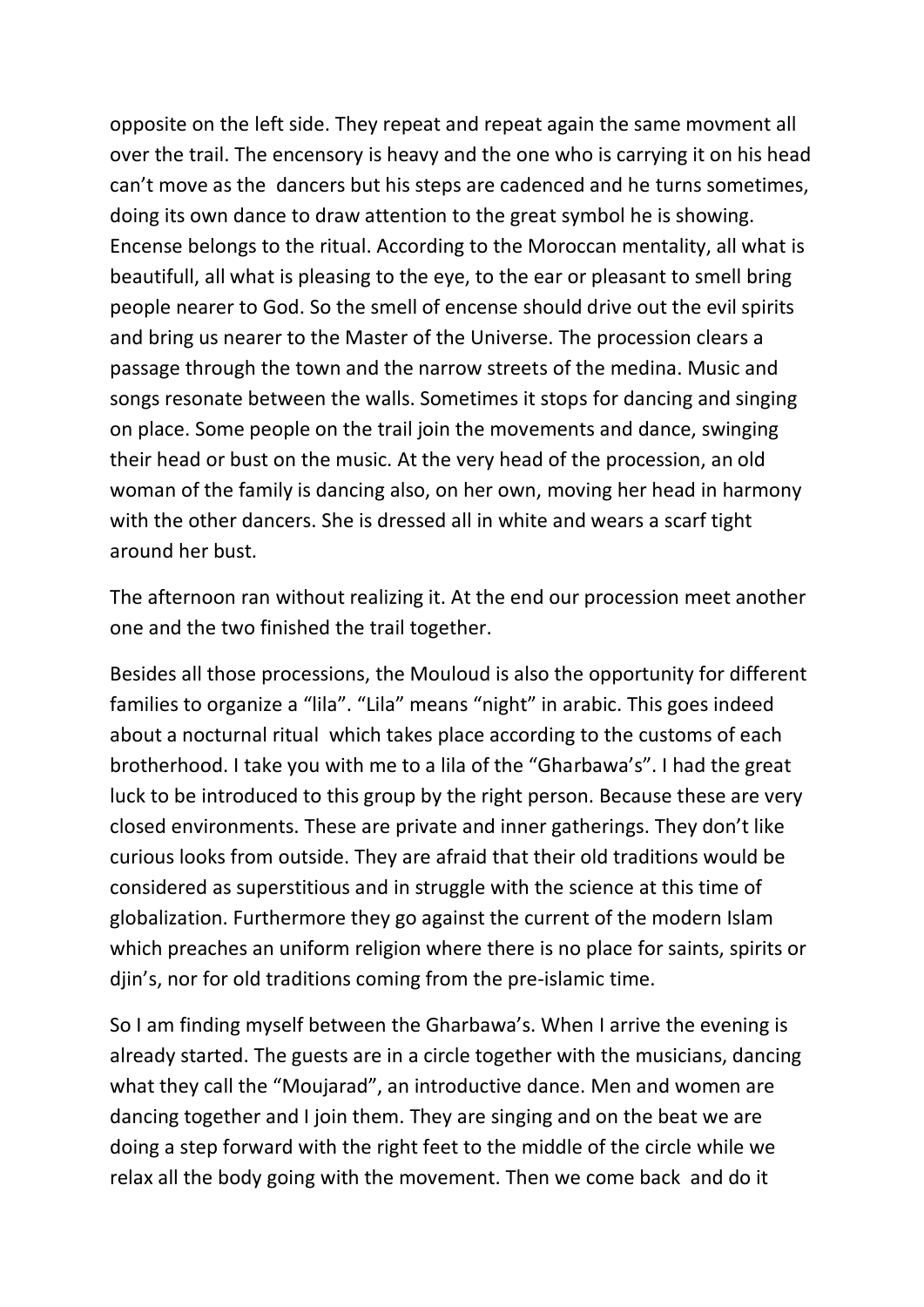again and again. The movement becomes stronger and stronger reinforced by the atmosphere and the feeling to belong tot he group. At the end of the song, somebody is shouting "Ah! Si Mohamed!". And we start again with another song and other movements. We are now moving laterally. One step to the right and then one step to the left. The movements are more and more free. Everyone leaves his stress and problems to the dance. Some men are dancing in the middle and give more individual character to their dance. They are jumping or turning, as if they want to liberate themself from the stiffness of life.

Then it becomes quiet. The following moment is dedicated tot the missing persons. Alternatively some people are telling how some persons disappeared from their life, their family, their village , their group. Then people begin to cry and mourning. I feel like I am in a therapy session because the tears are real and there is a cloud of sadness hanging in the room.

A moment of praying is coming after this. Who wants can entrust an intention to the leader. The leader repeat this aloud and all the assembly sings it together. The one who is asking it gives some money to the leader who puts it in a commun box. This serves for members who are in need.

Afterwards comes the most surprising moment of the night. When the music asks it, some men and women stand up for dancing. They consider themselves as Camels. Since their childhood, they know thy are camels. The women go on their knees and imitate the bleating of the camel. They move agile the upperbody. The hands are on the back and they grab then their buttocks and move them on the rythm of the music. The men keep standing making big steps laterally: one to the right and one to the left … They keep also their hands after their back and swing their bust. They are all shouting and imitate the bleating of the camel. Then a "camel"-man goes after a "camel"-woman on her knees and there is a dance arising between then that reaches a very intimate level without touching each other. At the end of the dance they give a kiss to each other. Good to know: they are not husband and wife. Their only band is: "camel"-man and "camel"-woman. Am I here well in Marocco, in an islamic country where the relationship between man and woman are very strict and controlled?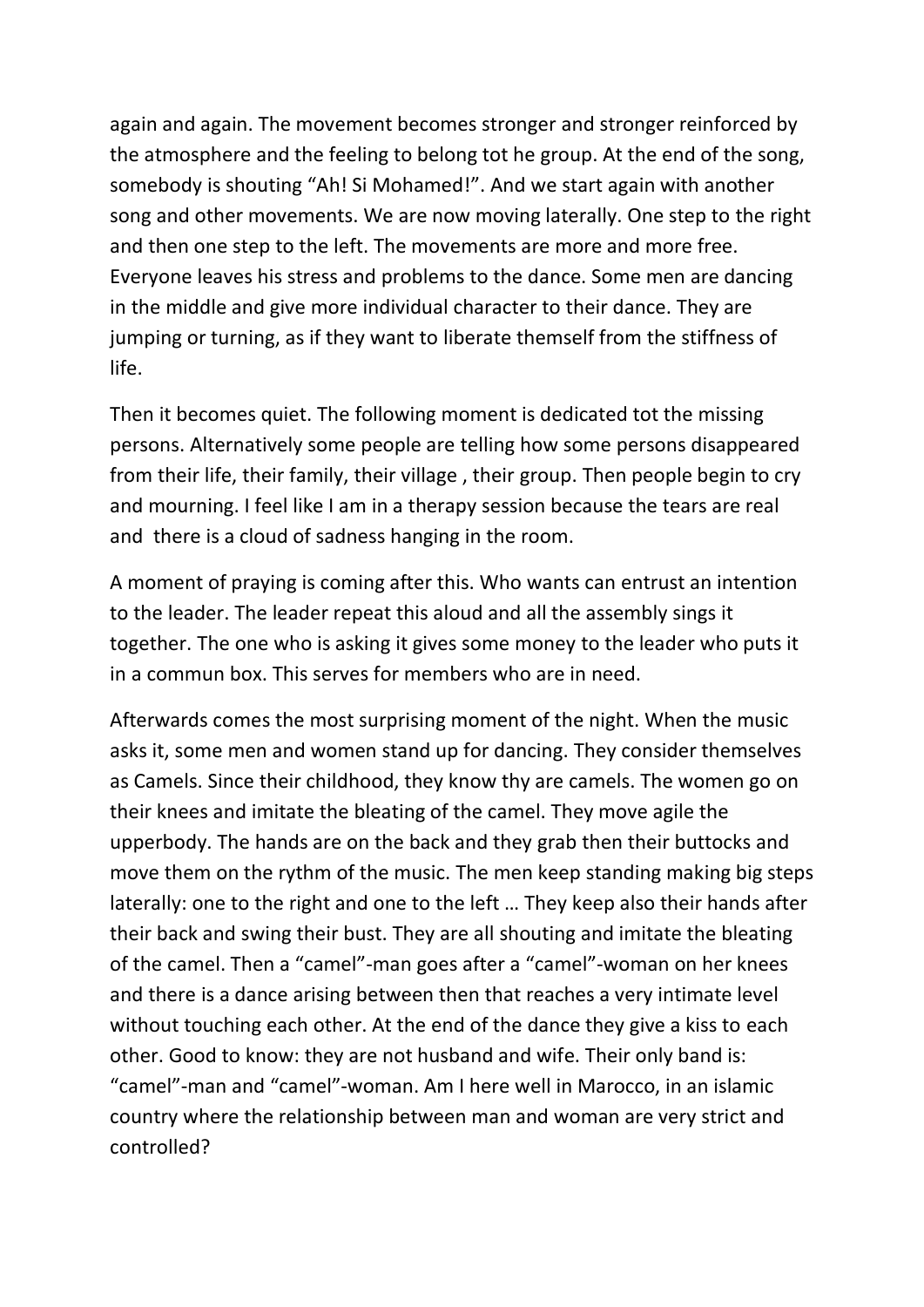Later in the night comes the dance of the lions. Again there are members of the brotherhood who consider themself as "lions". The women sit down on their knees and move their upper body as if they want to catch invisible preys. This time again the men remain standing up, using only little space and move mostly arms and hands. Their movements imitate attacks against the other "lions" or against the "lionesses" who reply fermly. Then a third animal is coming: a jackal. The lions attack him at once but he is playing dead in order to protect himself. Then the "lionesses" protect him too because they considere him as their son. They make him disappear between their legs. The jackhal gets stiff as a board and the lionesses make him roll and disappear from the scene. At the end of the dance, the "lionesses" go lying on their back and the "lions" give then a kiss. Then the "lions" go kissing each other also. During the whole dance they imitated the roaring of the animal.

Between those animal-dances there are different other sessions of praying and tearing with songs and music.

Then another ritual is coming. People are going to sit down in a circle. Singing for Allah, they hit their chest and their thighs. Because this happens on the rythm and because they are moving their upper body on the music we can speak of a sitting dance.

Late, very late in the night, when I don't feel the hunger anymore, a meal is coming. Everything and everybody is quiet now. No music anymore, no songs, no crying. Everybody is eating. After the meal some guests are leaving but not everybody. And, with the peolple who remain we do again the dance of the beginning, the "Moujarad". This time there are some women who are dancing in solo in the middle of the circle. They put out their scarf and twirl their hair in all directions. Some are carried away by the movements and other women are supporting them so that they won't overbalance and fall on the ground. Suddenly a young woman is going into a trance and fall on the ground. People take her immediately away in another room so that she can recover. Some women who continue to twirl their hair go near to the musicians. They want to blend with the music, becoming one with it.

At the very end of the night the musicians play the "sha'bi", this is the populair music of Morocco. Now everybody is relaxing and the night is ending with the